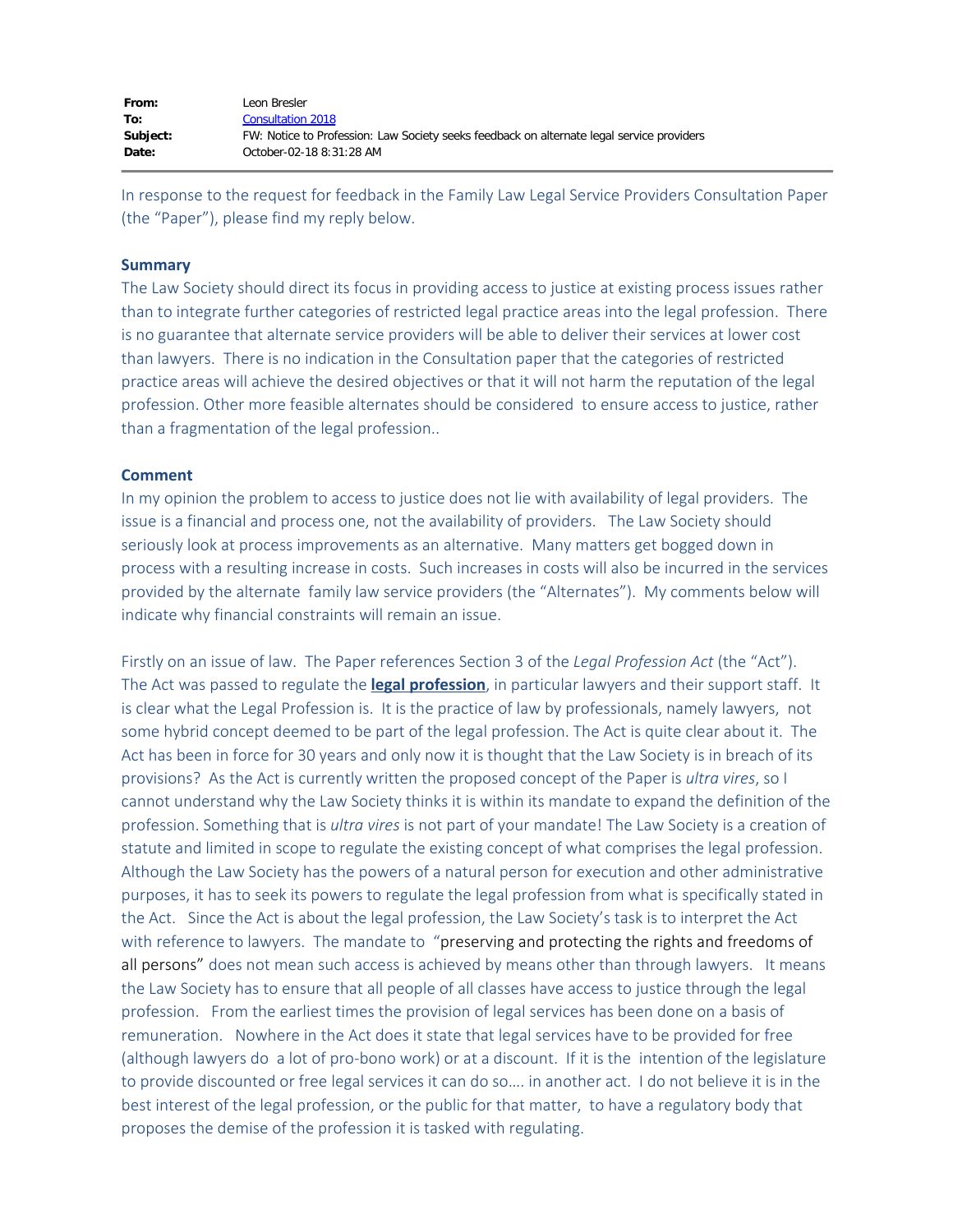There is no indication or guarantee in the Paper that the Alternates will be able to provide family legal services at a lower cost. It seems as if this is an assumed fact, which is, in my opinion, without substance. Alternates will have administrative, office and staff overheads similar to many law firms. Those costs are not going to disappear just because there is a new type of service provider. It also takes a significant amount of time to build up a practice and higher fees will have to be charged to offset the lack of earnings during the start-up phase. Invariably costs will creep up over time unless a fee cap is introduced, which is not likely in a free market economy. In the end, the public may land up paying more or the same for services provided by relatively unqualified providers, upon which I will expand more below. From the sounds of the training outlined in the Paper there will still be a significant investment in training including attending a program similar to PLTC, so I am not sure how the Paper's objective to provide the alternate services at a lower costs will be achieved. The Alternates' desire to make profit is not going to go away, so I cannot see how it will improve access to justice. Price determination is an economic concept and the market will very soon determine what that price will be and it will most likely be the same or more than the cost charged by law firms for the services of articled students or paralegals. So where is the advantage to the public?

My problem with the training proposed for the Alternates is that it takes a very narrow view of the issues that are related to family law. The scope of issues facing a practicing family lawyer is far wider than the confines of family law. It could include a myriad of other aspects of law. Once those other areas are encountered and the Alternate runs out of skill, there may be pressure from the client, or out of the Alternate's own volition, to expand the provision of legal services in other areas. That may result in the illegal practice of law.

The legal profession had many issues with trust accounts and undertakings. Now the suggested solution is to expand the scope of newly minted Alternates to open trust accounts and give undertakings. Don't we have enough problems? Will there be a separate liability fund be established for Alternates or will lawyers have to foot that bill? It has to be a separate fund if this initiative proceeds.

In my opinion the Paper is naïve to think that this limited speciality will attract and retain the right people. Lawyers have over the years been drawn to specialities. So have paralegals. It is only once you are in practice, that one can really ascertain the area of law one is passionate about. For the most part it is not intuitive to which practice area one is drawn, until you start practicing lawobviously there are always exceptions. To think that a limited course can educate random people to instantly provide dedicated family law services at low cost while adhering to the strict rules set for the legal profession, requires serious reconsideration.

In paragraph 7 of the Paper it states that only 15% seek legal advice. Is there research that shows that there will be an increase in the numbers provided by Alternates? The Paper mentions "mistrust" in lawyers. Since the Alternates are new service providers they do not come with this supposed stigma. If after all this time, of significant ongoing regulation of the legal profession, "mistrust" is still such a major issue, then what has the Law Society achieved in promoting the profession and correcting the skewed image? Seemingly not much! If mistrust is indeed such a major issue then the Law Society should rather turn its focus on correcting the image of the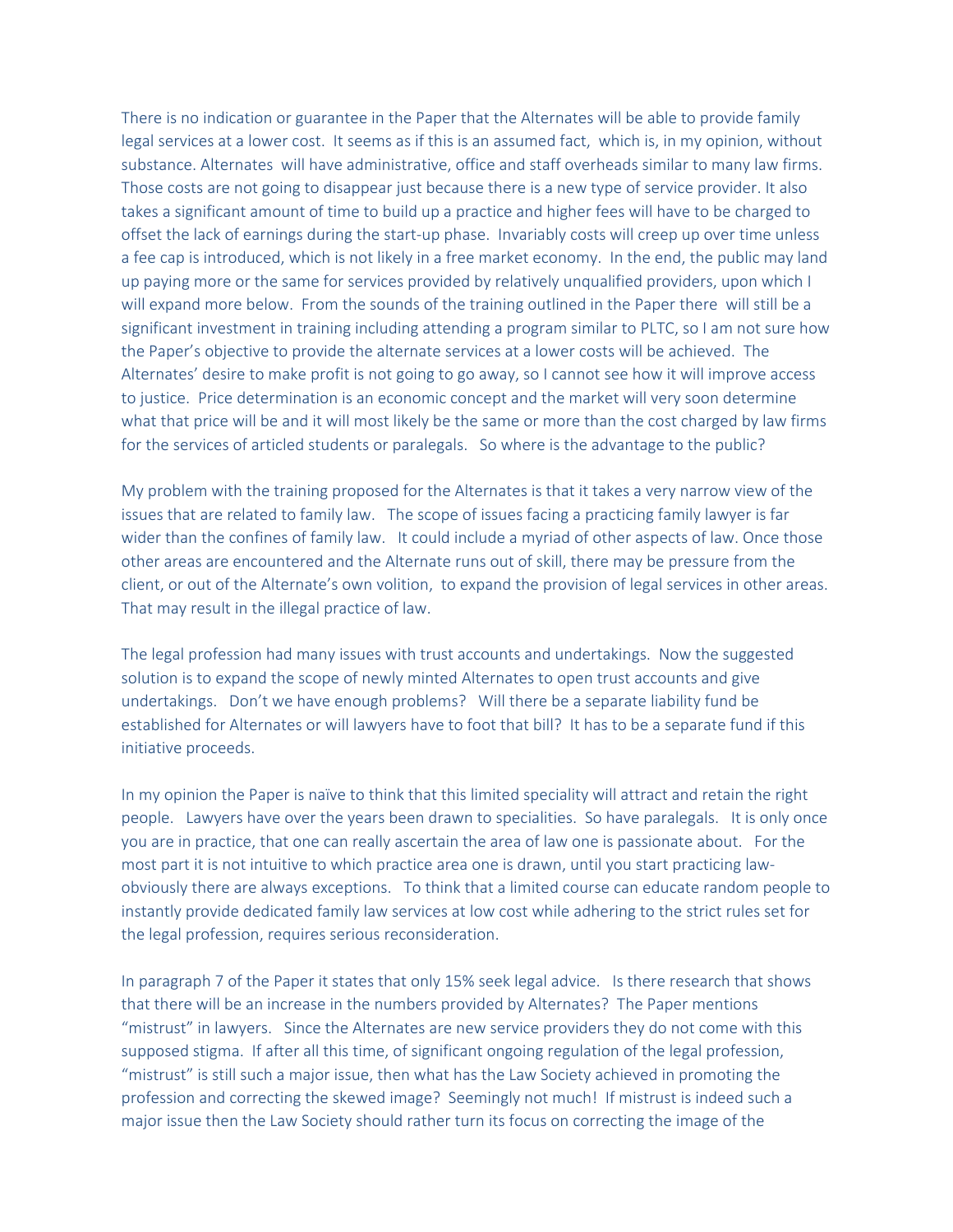profession. I personally find this rationale for promoting Alternates offensive. By including this statement in the Paper for the public to comment on, I believe the Law Society has breached its duty to ensure the honour of lawyers by essentially alleging in this open Paper that there are serious issues with the integrity of the legal profession. No professional needs a regulatory body that makes such allegations. I would advocate for the legal profession to seek an amendment of the Act, to the following effect: Amending Section 3 by adding sub-section "(f) maintaining and promoting the professional image of the legal profession"

The main reason why people do not seek legal services is that they are unwilling to pay. It is not always an affordability issue, but a choice. Some are just not willing to part with their money. How are the Alternates going to overcome that problem? They are in it for profit as much as lawyers are and the public will soon realize its not free and you only get what you pay for. Make no mistake, the costs for Alternates' services will be there and they will not be insignificant! Allowing these Providers to undercut the services lawyers provide will ultimately lead to a decline in qualified lawyers and law firms. That will definitely not be in the public's interest and it is also not in the interest of the legal profession.

How will the Law Society regulate persons that wish to specialize in more than one area of alternate service provider roles? Will Alternates be restricted to one part of the law? I don't think so. If not, then Alternates will in fact become competitors of lawyers, to the demise or at least significant erosion of the established and highly regulated legal profession.

## Some more feasible alternatives for consideration might be:

Better use of Mediators to resolve issues or expansion of Family Mediators' powers . Appointment of more family oriented judges/masters or other court personnel that can make fast administrative decisions;

Streamlined processes that do not involve delays;

Revise the requirements to obtain legal aid;

Develop curricula that allows direct entry into law school without having the need to do an undergraduate degree – thereby reducing the costs of education for lawyers yet covering all essential areas of law;

Develop practical courses/legal clinics in which law students must provide a certain minimum number of hours of legal aid as a prerequisite to earning their degree.

Allow law graduates who cannot find articles, and other unemployed legal graduates, to provide State funded services to people in need of legal services. This will utilize the "extra capacity" that may potentially be readily available to ensure access to justice- but it has to be at the public's cost. Access to justice is not a right to charity from the legal profession.

## **Conclusion**

The Law Society has made it clear to the legal profession that it's role is to protect the public. The Law Society should do so without causing the demise of the legal profession, since that will not be in the public's best interest. The Law Society should maintain and protect the image of the profession it regulates.

Lastly I may mention I am not in private practice and I have no personal interest in the outcome of